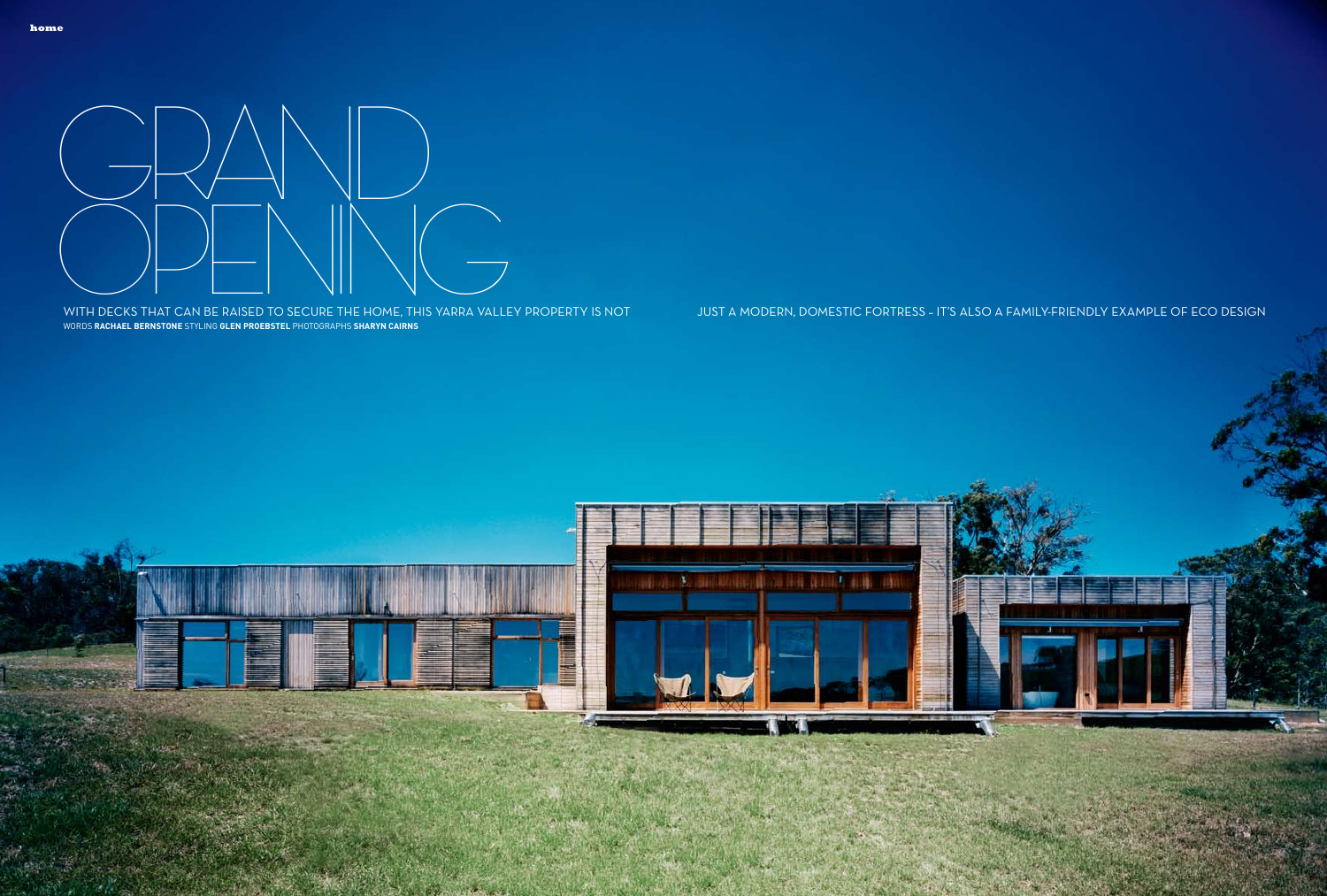weekender **(opposite page)** requires no painting will weather with character. **(Above left) (above)** is elevated above the living room to space **(left)** warms the entire house, thanks





**DESIGNER'S TIP** SPACE LOUVRES ON SLATTED TIMBER SCREENS SO THEY ALLOW IN WINTER SUN BUT EXCLUDE SUMMER HEAT

> When Charles and Alane Fineman arrive at their weekender, they don't just walk through the front door; instead, they lower the decks, like a modern-day version of the drawbridge, opening their house to guests and the rolling landscape. Overlooking a picturesque dam, their timber-clad house is on a 280-hectare working farm in Victoria's Yarra Valley. The property is situated between national parks and a state forest, making it accessible for bushwalkers, bikers and other visitors in the adjacent woodland. So, even though the house is more than two kilometres from the main road, security is a concern.

Using off-the-shelf components, such as winches and pumps, Andreas Sederof, of Sunpower Design, devised the unique fold-up decks that protect the home and allow the family to, literally, batten down the hatches when necessary (as seen overleaf). The Finemans also looked to Andreas for his expertise in environmentally sustainable design, and at their request, he incorporated many eco-friendly features that make the weekender comfortable and easy to maintain.

The original brief was for a house that was off-the-grid, but the energy needs of the working farm necessitated connection to mains electricity. The property (which was previously a scout camp and trout farm) is independent for water, though: rain is collected from the roof and stored in two nearby tanks for use in the house; a windmill on the lake pumps supplies up to four storage vessels for firefighting purposes; and an all-waste Biocycle system treats greywater and blackwater for re-use on the garden. **>**